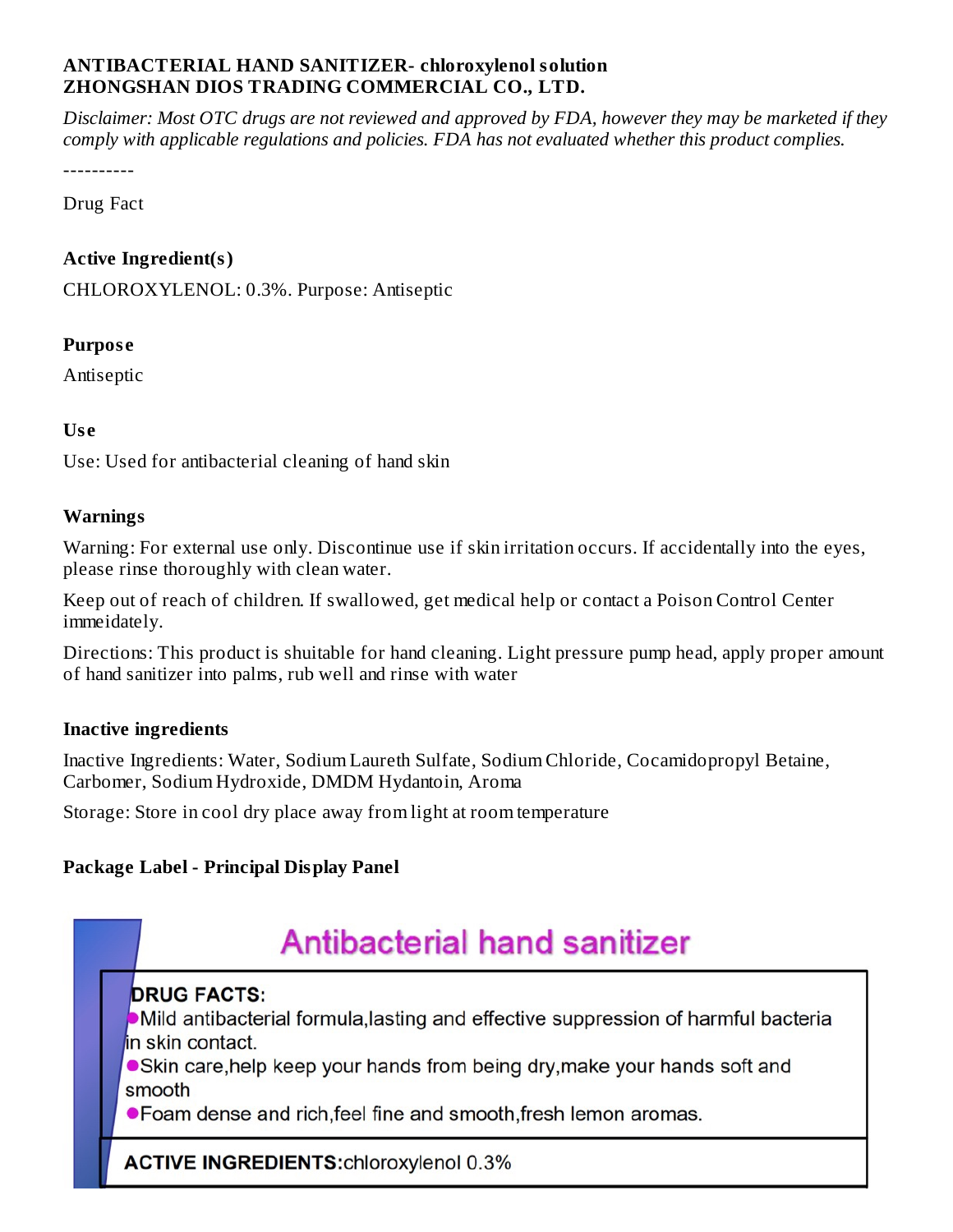**PURPOSE: antiseptic** 

**USES:** Used for antibacterial cleaning of hand skin

**WARNINGS:** This product is for external use only. Discontinue use if skin irritation occurs. If accidentally into the eye, please rinse thoroughly with clean water. Keep out of reach of children. If swallowed, get medical help or contact a poison control center immediately.

**DIRECTIONS:** This product is suitable for hand cleaning, light pressure pump head, apply proper amount of hand sanitizer to palms, rub well and rinse with water

**INACTIVE INGREDIENTS:** Aqua, Sodiumlaureth sulfate, Sodiumchloride, Cocamidopropyl betaine, Carbomer, Sodium hydroxid, Dmdm hydantoin, Aroma

Store in cool, dry place away from light at room temperature

# Antibacterial hand sanitizer

(chloroxylenol 0.3%)

Specifications: 500ml **Antibacterial hand sanitizer** 





### The trustee: ZHONGSHAN DIOS TRADING **COMMERCIAL CO., LTD.**

**Address:** North of the second floor, No. 10, east street, kanghua road, shiqi district, zhongshan city (card A) Health license No. : Yue weixiao [2020] -12- No. 0017 Telephone: 0760-88714038 The period of validity: 24 months

Origin: zhongshan, guangdong

| <b>ANTIBACTERIAL HAND SANITIZER</b> |                |                    |               |  |  |  |  |  |  |
|-------------------------------------|----------------|--------------------|---------------|--|--|--|--|--|--|
| chloroxylenol solution              |                |                    |               |  |  |  |  |  |  |
|                                     |                |                    |               |  |  |  |  |  |  |
| <b>Product Information</b>          |                |                    |               |  |  |  |  |  |  |
| <b>Product Type</b>                 | HUMAN OTC DRUG | Item Code (Source) | NDC:74532-001 |  |  |  |  |  |  |
| <b>Route of Administration</b>      | TOPICAL        |                    |               |  |  |  |  |  |  |
|                                     |                |                    |               |  |  |  |  |  |  |